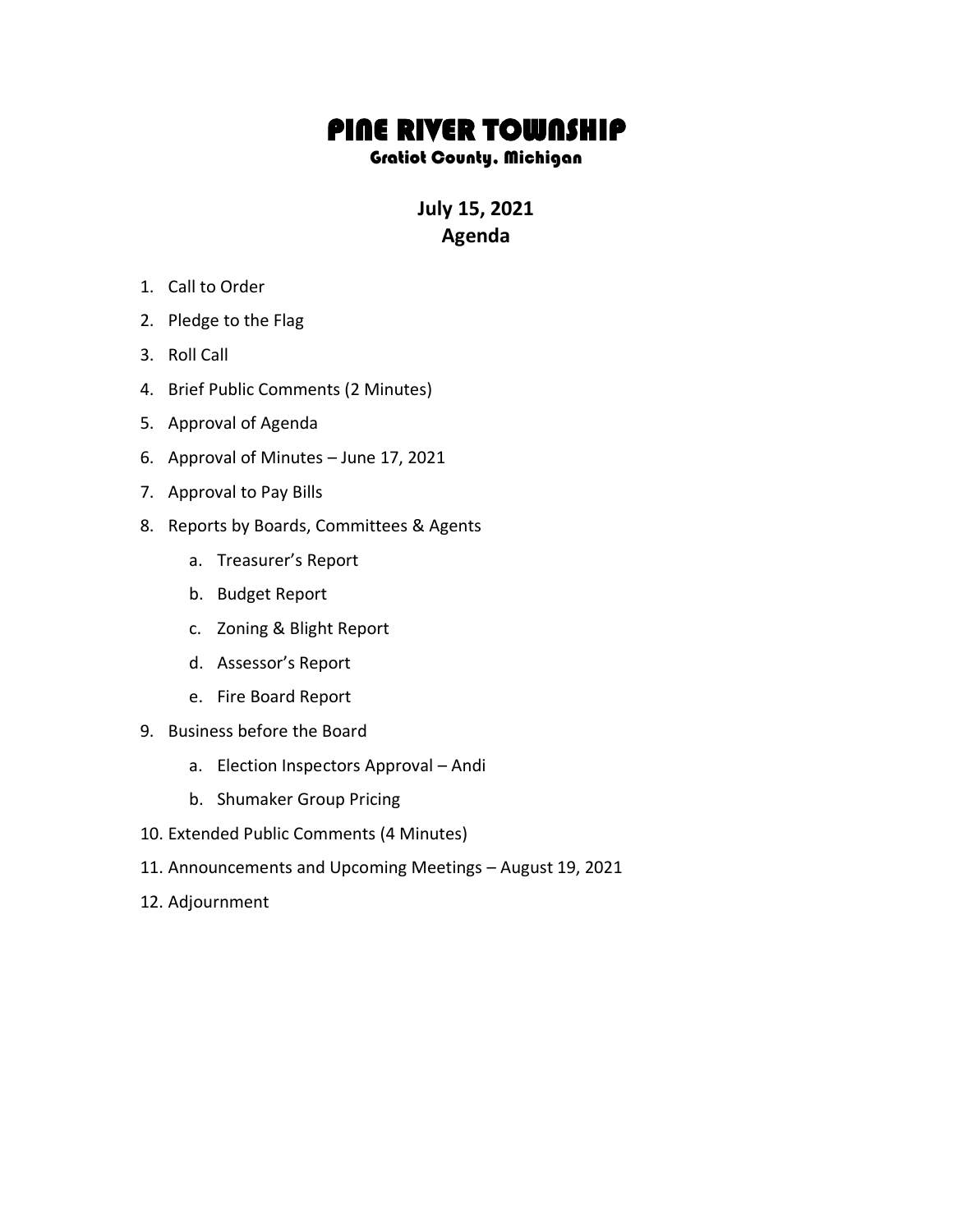## **MINUTES OF THE PINE RIVER TOWNSHIP BOARD MONTHLY MEETING JULY 15, 2021**

- 1.) The regular monthly meeting of the Pine River Township Board was called to order at 7:01PM by Supervisor Beeson at the Township Hall.
- 2.) Pledge the flag: The Board and the Public said the Pledge to the flag.
- 3.) Roll Call: Best: present; Moeggenborg: present; Beeson: present; Whitmore: present; Baker: absent. (4) Board members present, (1) absent.
- 4.) Public Comments:
	- a. None
- 5.) Approve the Agenda:
	- a. Motion made by Best: second by Moeggenborg: to approve the Agenda as presented. All present Board members approved. The motion carried 4-0.
- 6.) Approve the Minutes:
	- a. Motion made by Moeggenborg: second by Baker: to approve the Minutes of the meeting from May 20, 2021. All present Board members approved. The motion carried 4-0.
- 7.) Approval to Pay Bills:
	- a. Motion made by Moeggenborg: second by Best: to approve the payment of bills as presented in the amount of \$15,730.46. All present Board members approved. The motion carried 4-0.
- 8.) Reports by Boards, Committees, and Agents
	- a. Treasurer's Report Discussion: Board reviewed, bank reconciliations have been received and reviewed by all present. Placed on file.
	- b. Budget Report Discussion: report placed on file.
	- c. Zoning and Blight Officer John Baker to replace M. Shattuck
	- d. Assessor Report No report
	- e. Fire Services Alma has official oversight of Sumner-Seville as of July 1
- 9.) Business before the Board
	- a. Election Inspectors Approval
		- i. Motion made by Best: second by Moeggenborg to approve Betty Apple, Caroline DeGraaf, PJ Hall, Diane Kirkey, Janet Wilhelm and Paula Comstock as election inspectors for August 3, 2021, Election. All present Board members approved. The motion carried 4-0.
	- b. Shumaker Group Pricing